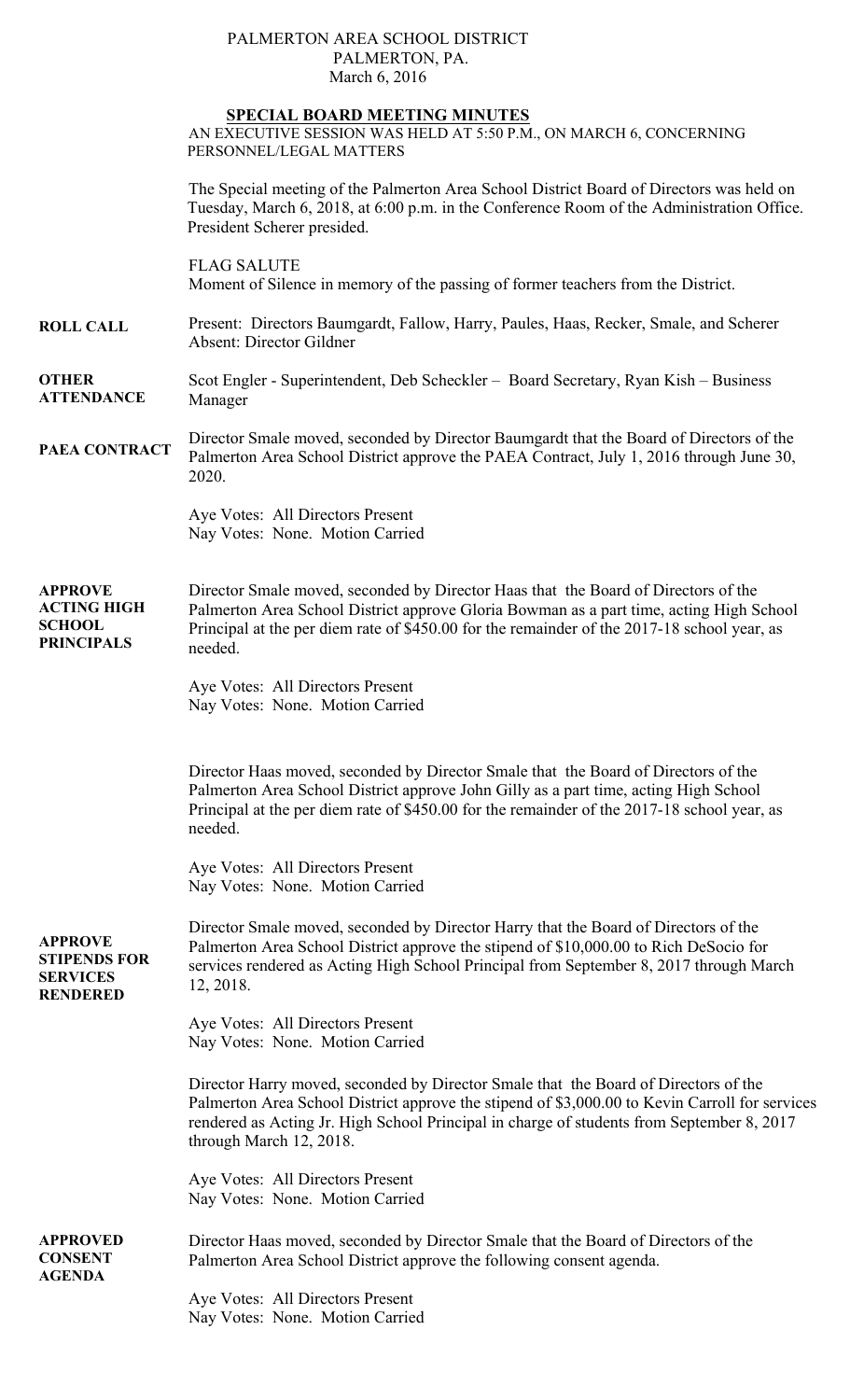# **Consent Agenda**

## **PERSONNEL:**

**IA/SECRETARY SUB**  Approve Susan Banko as a substitute Instructional Assistant and Substitute Secretary, effective March 7, 2018.

**SUB REMOVABLE**  Approve the request to remove Mari Gruber for our substitute list, effective immediately.

#### **End of Consent Agenda**

PUBLIC PARTICIPATION:

Mr. Thomas Smelas

• Thanked the Board and the negotiations committee.

Director Scherer

• Thanked the union's negotiation team.

FOR THE GOOD OF THE ORDER:

Kate Baumgardt

- Distributed packets to the Board for future discussion
- Setting goals for the Board and the District
- Would like to hear from our members of our administration teams at the monthly meetings.
- Kathy Fallow
	- Will provide CCTI and PSBA monthly reports

Kate Baumgardt

 Also would like to hear what is happening at the committees that the Board members are serving on.

**ADJOURNMENT**  Director Haas moved, seconded by Director Harry that the Board of Directors of the Palmerton Area School District adjourn the meeting at 6:15 PM.

> Aye Votes: All Directors Present Nay Votes: None. Motion Carried

> > Respectfully submitted,

 Deborah A. Scheckler Board Secretary